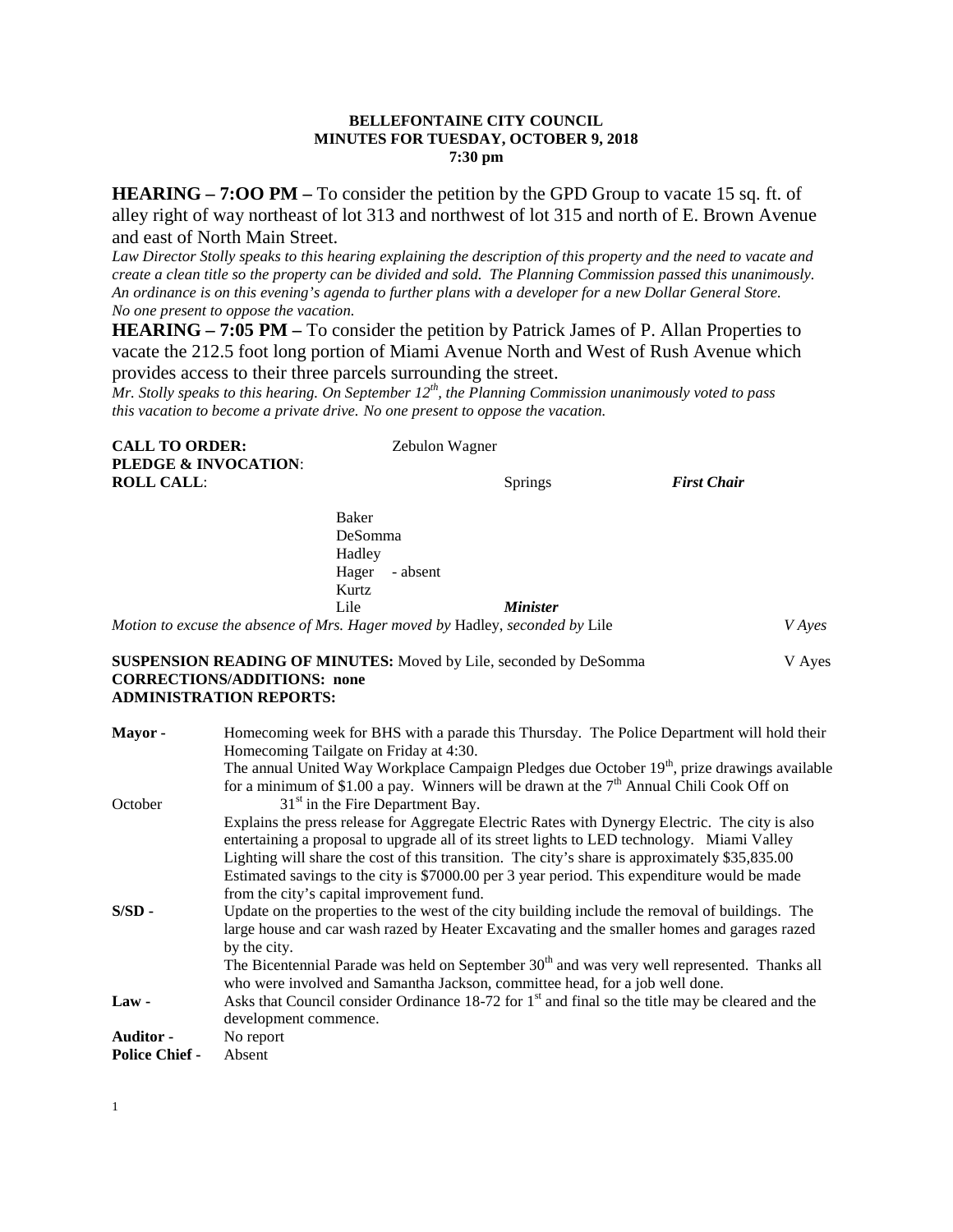| <b>Fire Chief -</b>  | T-shirts to benefit breast cancer research are on sale at the Fire Department.                            |
|----------------------|-----------------------------------------------------------------------------------------------------------|
|                      | The EWC \$10,000.00 Grant was received and will be used for a washing machine for Turn-out                |
|                      | Gear.                                                                                                     |
| <b>Engineer-</b>     | Absent                                                                                                    |
| Tax Dept-            | Absent                                                                                                    |
| <b>Utility Dept-</b> | Absent                                                                                                    |
| Code Enf-            | Absent                                                                                                    |
| Parks & Rec-         | Ring of Lights Halloween Walk will be held on October 20 <sup>th</sup> at 7:30 pm.                        |
|                      | The dog park at Jack Martin Park is moving along. Donations in memory of Matthew Brady have               |
|                      | been received from both of his parents.                                                                   |
| <b>Economic Dev-</b> | Invites Council and Administration to attend the Columbus 20/20 Conference on December 7 <sup>th</sup> at |
|                      | the OSU Student Union starting at 8:00 am. Invitations will be sent from the COC.                         |
|                      | Honda of America has pledged a \$25,000.00 match for paving the Simon Kenton Pathfinders Bike             |
|                      | Trail. The match raised so far, \$15,535.00, with a little over a month left until deadline.              |
|                      | Questions answered.                                                                                       |
| DP&L-                | Absent                                                                                                    |
|                      |                                                                                                           |

#### **REPORTS OF STANDING COMMITTEES:**

| <b>Rules</b> -     | Explained ordinances on the agenda                                                                                     |
|--------------------|------------------------------------------------------------------------------------------------------------------------|
| <b>Finance -</b>   | Explained ordinances on the agenda                                                                                     |
| <b>Utilities -</b> | No report                                                                                                              |
| Safety -           | No report                                                                                                              |
| <b>Streets</b> -   | Explained ordinances on the agenda                                                                                     |
|                    | <b>Sidewalks, Curbs &amp; Parks</b> – Mrs. Baker reviews the Park Board Meeting including the benefit to the community |
|                    | from the Faith, Hope, Love Project and the installation of the playground equipment at Pat                             |
|                    | Cooksey Park.                                                                                                          |
| Audit $-$          | No report                                                                                                              |

#### **COMMUNICATIONS FROM CITIZENS:**

## **INTRODUCTION OF ORDINANCES:**

### **1. ORDINANCES FOR 1ST READING**

18-70 A. AN ORDINANCE VACATING A CERTAIN PORTION OF MIAMI AVENUE IN THE VICINITY OF RUSH AVENUE IN THE CITY OF BELLEFONTAINE, OHIO, AND DECLARING AN EMERGENCY IN SAID CITY. **STREET** DECLARING AN EMERGENCY IN SAID CITY.

| 3RR-      | Moved by Hadley, seconded by Lile | V Ayes |
|-----------|-----------------------------------|--------|
| Passage-  |                                   |        |
| Adoption- |                                   |        |
|           |                                   |        |

18-71 B. AN ORDINANCE MAKING SUPPLEMENTAL APPROPRIATIONS AND AMENDING THE PERMANENT APPROPRIATIONS ORDINANCE FOR PURPOSES OF PARKS AND DECLARING AN EMERGENCY IN THE CITY OF BELLEFONTAINE, OHIO. **FINANCE**

| 3RR-      | Moved by Baker, seconded by DeSomma | V Ayes |
|-----------|-------------------------------------|--------|
| Passage-  | Moved by Baker, seconded by DeSomma | V Ayes |
| Adoption- | Moved by Baker, seconded by DeSomma | V Ayes |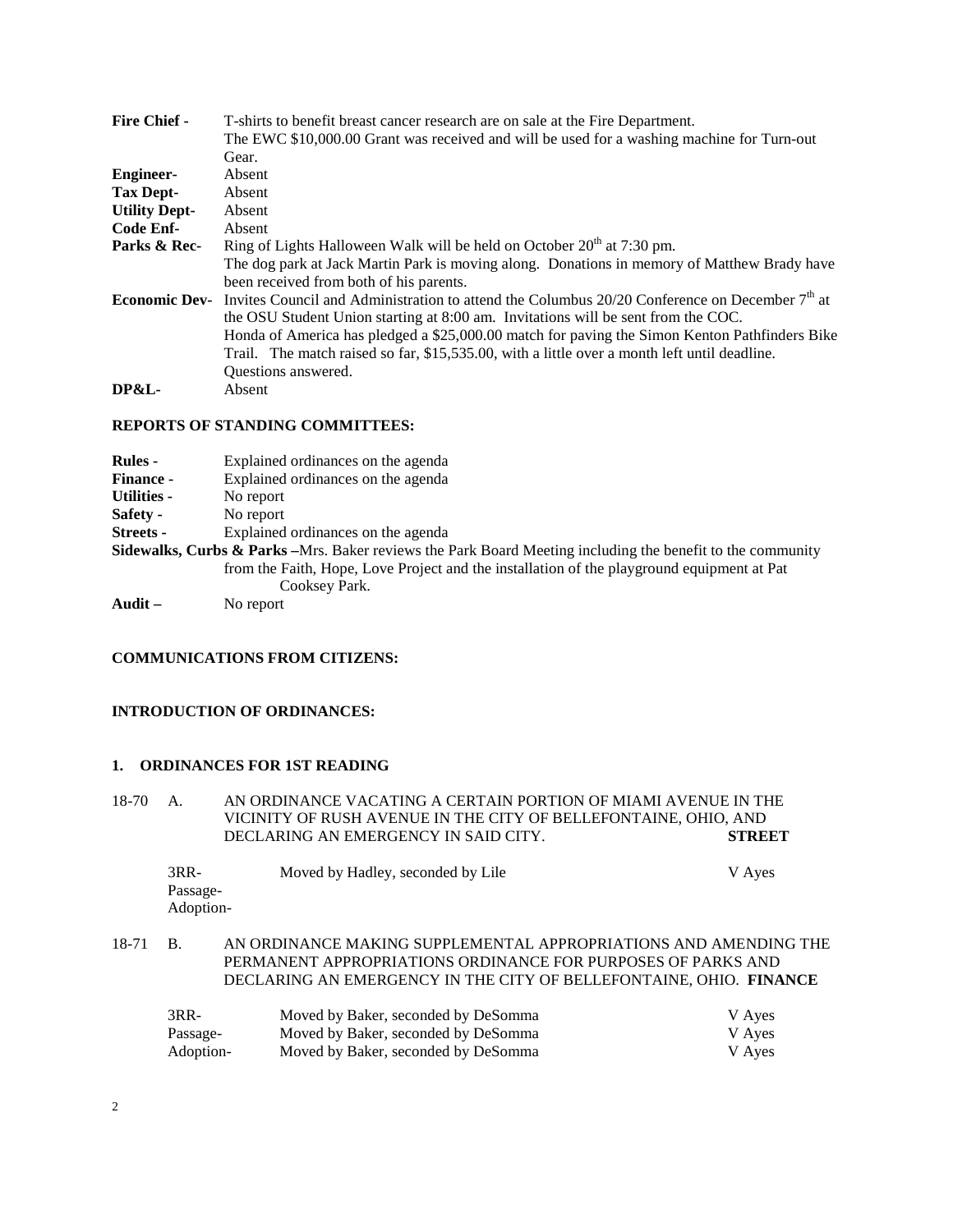18-72 C. AN ORDINANCE VACATING A PORTION OF AN ALLEY IN THE VICINITY OF LOTS 313 AND 315 IN THE CITY OF BELLEFONTAINE, OHIO AND DECLARING AN EMERGENCY IN THE CITY OF BELLEFONTAINE, OHIO. **STREET**

| $3RR-$    | Moved by Hadley, seconded by DeSomma | V Ayes |
|-----------|--------------------------------------|--------|
| Passage-  | Moved by Hadley, seconded by DeSomma | V Ayes |
| Adoption- | Moved by Hadley, seconded by DeSomma | V Ayes |

## **2. ORDINANCES FOR 2ND READING**

18-67 A. AN ORDINANCE AMENDING ORDINANCE 18-39 ACCEPTING APPLICATION FOR ANNEXATION OF CERTAIN REAL ESTATE TO THE CITY OF BELLEFONTAINE, OHIO, LOCATED ON COUNTY ROAD 10 ADJACENT TO THE CITY OF BELLEFONTAINE, OHIO, CONTAINING 1.597 ACRES, MORE OR LESS, AND AGREEING TO MAINTAIN THE FULL WIDTH OF CR 10 IN THE 100 FEET LENGTH OF SAID REAL ESTATE AND DECLARING AN EMERGENCY IN THE CITY OF BELLEFONTAINE, OHIO. **RULES**

| 3RR-      | Moved by Hadley, seconded by DeSomma | V Aves |
|-----------|--------------------------------------|--------|
| Passage-  |                                      |        |
| Adoption- |                                      |        |
|           |                                      |        |

18-68 B. AN ORDINANCE AUTHORIZING AND ESTABLISHING SECTION 719.11 ENTITLED "FARMER'S MARKET" OF THE CODIFIED ORDINANCES OF THE CITY OF BELLEFONTAINE, OHIO REGARDING THE REGULATION OF FARMER'S MARKETS. **RULES**

| 3RR-      | Moved by Hadley, seconded by DeSomma | V Aves |
|-----------|--------------------------------------|--------|
| Passage-  |                                      |        |
| Adoption- |                                      |        |

18-69 C. AN ORDINANCE AUTHORIZING THE SERVICE-SAFETY DIRECTOR TO ENTER INTO CONTRACT FOR THE PURCHASE OF A NEW STUMP GRINDER FOR USE BY THE STREET DEPARTMENT AND DECLARING AN EMERGENCY IN THE CITY OF BELLEFONTAINE. OHIO. BELLEFONTAINE, OHIO.

| 3RR-      | Moved by Baker, seconded by DeSomma | V Ayes |
|-----------|-------------------------------------|--------|
| Passage-  | Moved by Baker, seconded by DeSomma | V Ayes |
| Adoption- | Moved by Baker, seconded by DeSomma | V Ayes |

#### **3. ORDINANCES FOR 3RD READING**

18-64 A. AN ORDINANCE AMENDING ORDINANCE 17-57 WHICH ESTABLISHED **COMPENSATION** 

> OF THE BELLEFONTAINE MUNICIPAL COURT JUDGE FOR 2018 AND DECLARING AN EMERGENCY IN THE CITY OF BELLEFONTAINE, OHIO.

## **FINANCE**

| Adoption-<br>Moved by Baker, seconded by DeSomma | V Aves |
|--------------------------------------------------|--------|
|--------------------------------------------------|--------|